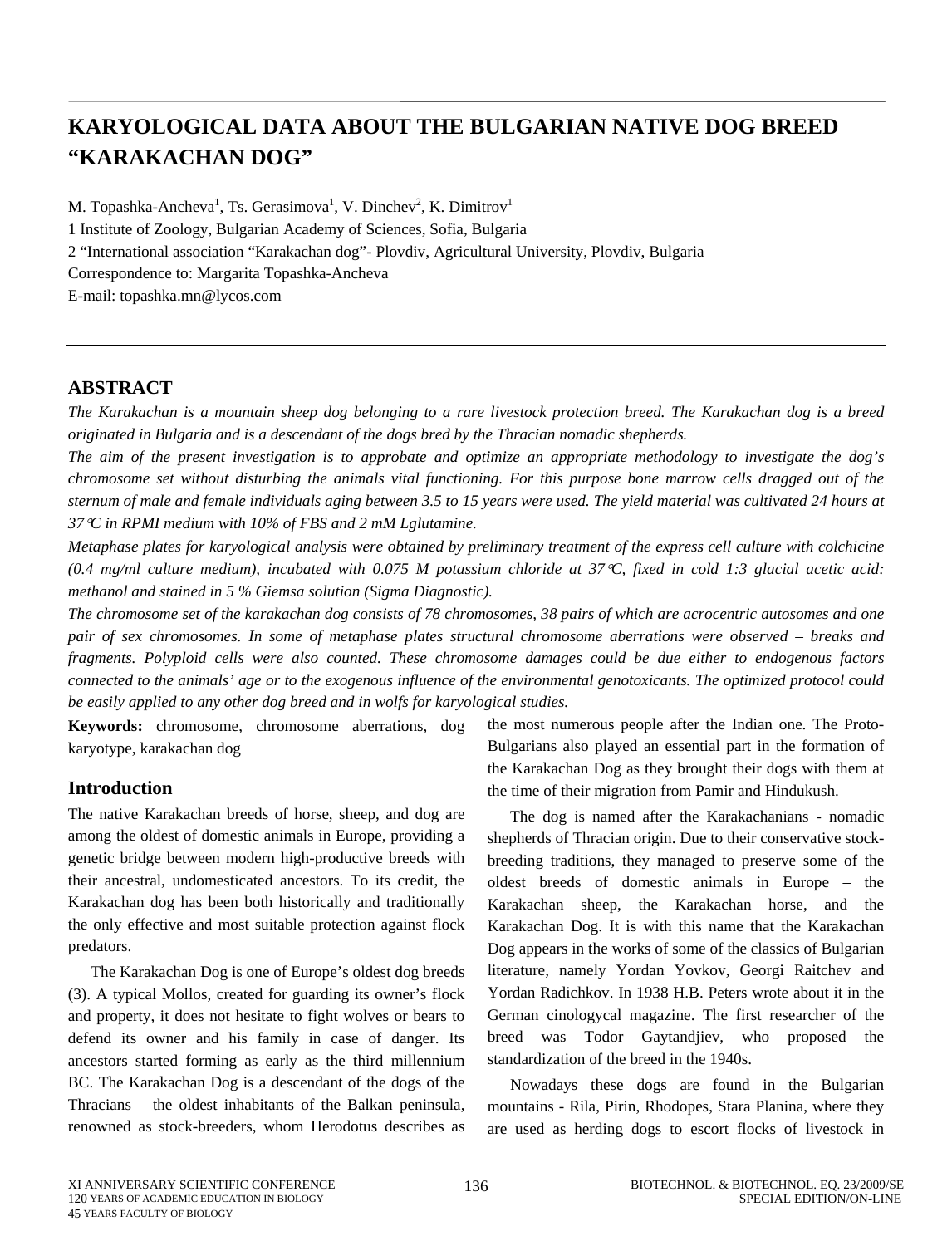Bulgaria. Descendants of Karakachan dogs are also found in northern Greece and Macedonia, through which territories the Karakachans had passed.

Standardization of the Karakachan dog breed was proposed in the 1970s. During recent years, cytogenetic studies of dog chromosomes have focused on establishing the standard karyotype and physical localization of the marker loci (2). Karyotyping of dog chromosome set is a difficult task due to the high diploid number  $(2n = 78)$  and the similar morphology of autosomes, all of which are acrocentrics.

The aim of this investigation is to describe the karyotype of the Karakachan dog. There are no data found concerning the Karakachan dog karyology which makes this investigation certainly actual. In order to be successful these karyological studies, approbation and optimization of the protocol for metaphase chromosomes suitable for analysis is required. This approach provides preservation of the animals vital functioning.

## **Materials and methods**

In this investigation 5 male and 3 female specimens aging between 3,3 to 15 years were used. The Karakachan dogs have grown in the vicinities of Sofia, village of Manolsko konare, Plovdiv region, Pleven, Haskovo, Karlovo.

Bone marrow cells were collected from the animals' sternum under anesthesia. The material was transported to the laboratory in ice box at 4-7°C in RPMI medium with 10%

fetal bovine serum, 2 mM Lglutamine and Gentamicine.

The yield cell material was washed twice in fresh RPMI and cell suspensions were obtained by pipetting of the small pieces and cultivated in tissue culture dish for 24 hours at 37°C in the culture medium.

Metaphases for karyological analysis were obtained by preliminary treating of thus prepared express cell cultures with colchicine (0.4 mg/ml culture medium). It was found that the 45 min period is the most appropriate duration of the colchicine treatment procedure. The yield cell material was incubated with 0.075 M potassium chloride at 37°C, centrifuged and fixed in cold 1:3 glacial acetic acid:methanol using a method applied by our work team for small mammal chromosome slides (1). After fourfold fixation the obtained cell suspension was dropped on wet cold microscope slides. Air dried slides were stained with 5 % Giemsa solution (Sigma Diagnostic).

Karyologycal analysis was carried out using light microscope Zetopan, Reichert x100 oil immersion objective.

This modification represents a version of widely used in various laboratories approach to obtain chromosome slides from cultivated cells in vitro.

### **Results and Discussion**

The results of the karyological analysis are presented on **Table 1**. Metaphases with well outlined chromosome morphology were counted.

#### **TABLE 1**

Chromosome aberrations and polyploidy in 8 specimens of Karakachan dogs. \*The number of the metaphases analyzed depends on the cell culture mitotic activity.

|                    |                                    | Type of aberrations |              |           |          |          |                    |                                            |
|--------------------|------------------------------------|---------------------|--------------|-----------|----------|----------|--------------------|--------------------------------------------|
| Name and age       | Number of<br>metaphases<br>scored* | <b>Breaks</b>       | Fragments    | Exchanges |          |          | Polyploid<br>cells | Percentage of<br>cells with<br>aberrations |
|                    |                                    |                     |              | c/c       | t/t      | c/t      |                    | $X \pm \% E\Sigma$                         |
| Valia - 3.3 years  | 31                                 | 1                   | 1            | $\Omega$  | $\Omega$ | $\Omega$ | 2(6.45%)           | 6.45                                       |
| Sirak 2 -3.9 years | 42                                 | $\overline{2}$      | 1            | $\Omega$  | $\Omega$ | $\Omega$ | 2(4.76%)           | 7.14                                       |
| Murtap -11 years   | 25                                 | $\overline{c}$      | 1            | $\Omega$  | $\Omega$ | $\Omega$ | 3(12%)             | 12                                         |
| Rim - 15 years     | 6                                  | $\theta$            | $\mathbf{0}$ | $\Omega$  | $\Omega$ | $\Omega$ | $\mathbf{1}$       | $\mathbf{0}$                               |
| Paijo 2 - 9 years  | 32                                 | $\overline{2}$      | $\Omega$     | $\Omega$  | $\Omega$ | $\Omega$ | 1(3.13%)           | 6.25                                       |
| Fatma - 7 years    | 21                                 | $\overline{c}$      | $\Omega$     | $\Omega$  | $\Omega$ | $\Omega$ | 2(9.52%)           | 9.5                                        |
| Sara - 9 years     | 17                                 | 1                   | $\Omega$     | $\Omega$  | $\Omega$ | $\Omega$ | 1(5.89%)           | 5.9                                        |
| Harry - 3.4 years  | $\overline{4}$                     | $\Omega$            | $\Omega$     | $\Omega$  | $\Omega$ | $\Omega$ | 2(6.45%)           | 9.67                                       |
|                    |                                    |                     |              |           |          |          | $6.89 \pm 1.12$    | $8.13 \pm 0.87$                            |

The investigated cell populations were characterized with extremely low proliferative activity – less than 1%o, which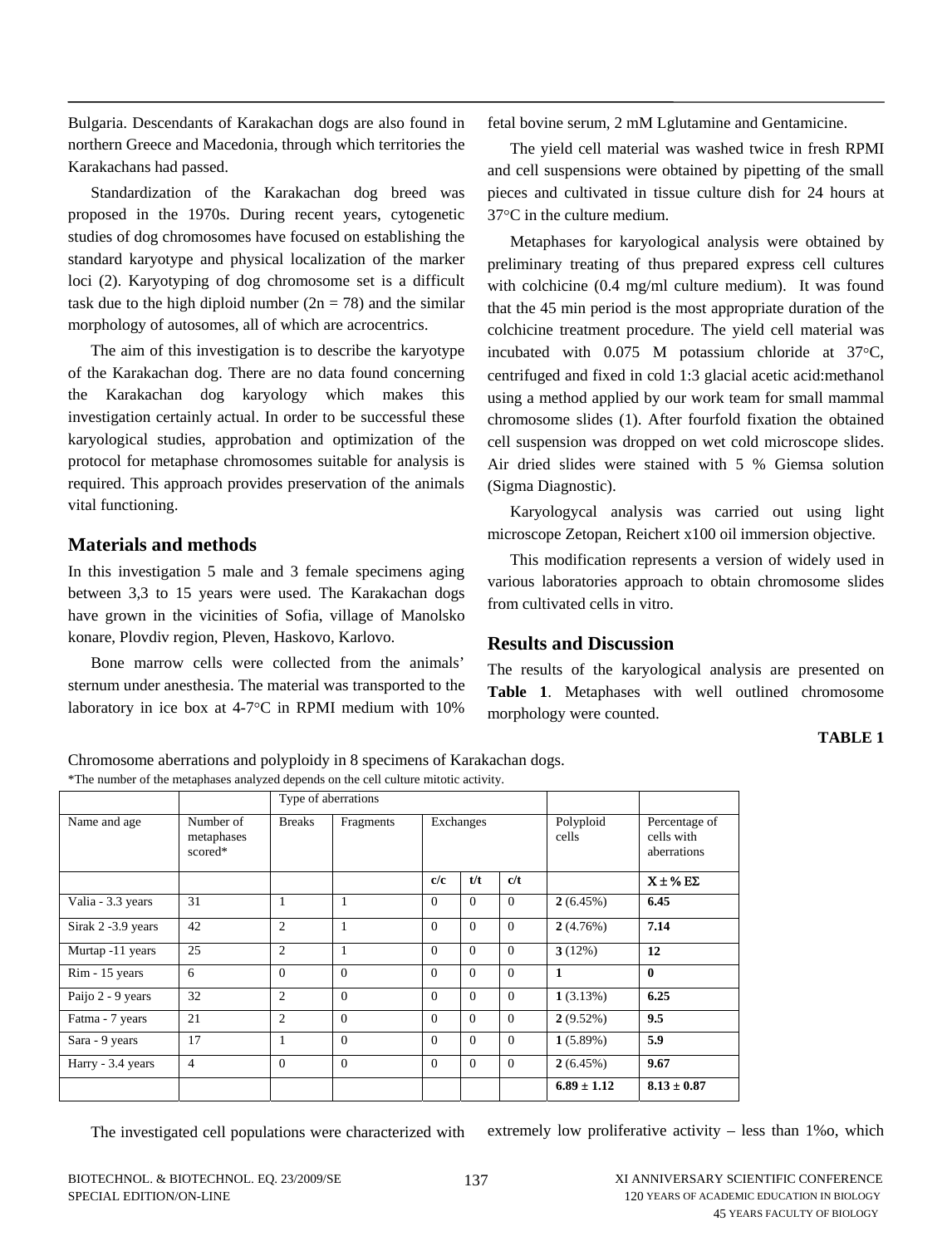requires preparation and analysis of larger number of slides when compared to similar investigations concerning various species small mammals. The analysis showed that the bone marrow cells obtained from younger animals of all 8 dogs (Valia and Sirak 2) possessed satisfying proliferative activity. For some of the animals, Rim for example, only a single mitosis in all analyzed chromosome slides was found.

All investigated male and female Karakachan dog individuals have chromosome number 2n=78. At the basic cytogenetic level, the karakachan dog karyotype consists of 38 pairs of acrocentric autosomes gradually diminishing in size. These features make identification of homologous pairs by conventional analysis rather difficult. Sex chromosome pair is represented by two large metacentric X in females. The Y chromosome in males has metacentric morphology and is the shortest one in the complement. Therefore a total number of chromosome arms (NF) is 80 (Fig. 1). Deviations concerning the chromosome number in the sex chromosome pair (XXY, XO, OY for example) were not observed. In all analyzed male and female animals a normal configuration of the sex determining chromosome pair was observed – XX for females and XY for male (**Fig. 1**)



**Fig. 1**. Karyotype of male Karakachan dog (Sirak 2)



**Fig. 2.** Metaphase with chromatid break

In some of metaphase plates structural chromosome aberrations (breaks and fragments) were observed (**Fig. 2, 3).** The percentage of metaphases with aberrations was 8.13  $\pm$  0.87. Polyploid cells were also counted (**Fig. 4**). They are  $6.89 \pm 1.12\%$ .

These findings support the data about numerous chromosomal abnormalities which have been described, including centric fusions, sex chromosome aneuploidy and polyploidy in normal (6) and in canine tumour tissues (7).



**Fig. 3**. Metaphase with fragments



**Fig. 4**. Polyploid cell in bone marrow of Karakachan dog. Sex chromosomes are also visible.

Because of the large chromosome number the canine karyotype is difficult for investigation and precise identification of particular chromosomes. Namely these special features as well as the extraordinary interest towards this species and the presence of a great number of breeds (the dog is represented by more than 700 breeds) have imposed a karyotype standardization using various banding techniques (10). Besides this there is no conventional standard for dog chromosomes karyotyping (arranging of chromosome pairs). According to Reimann et al. (9) depending on the type of study and the resolution of bands on the chromosomes, basically two nomenclatures should be used in the future. One of these nomenclatures was described by the standard Committee (10), and the other by Reimann et al. (9).

Strict recommendations concerning the use of a nomenclature for the description of chromosomal aberrations in the canine karyotype have not yet been made. We have abided by the recommendations of ISCN (5).

## **Conclusions**